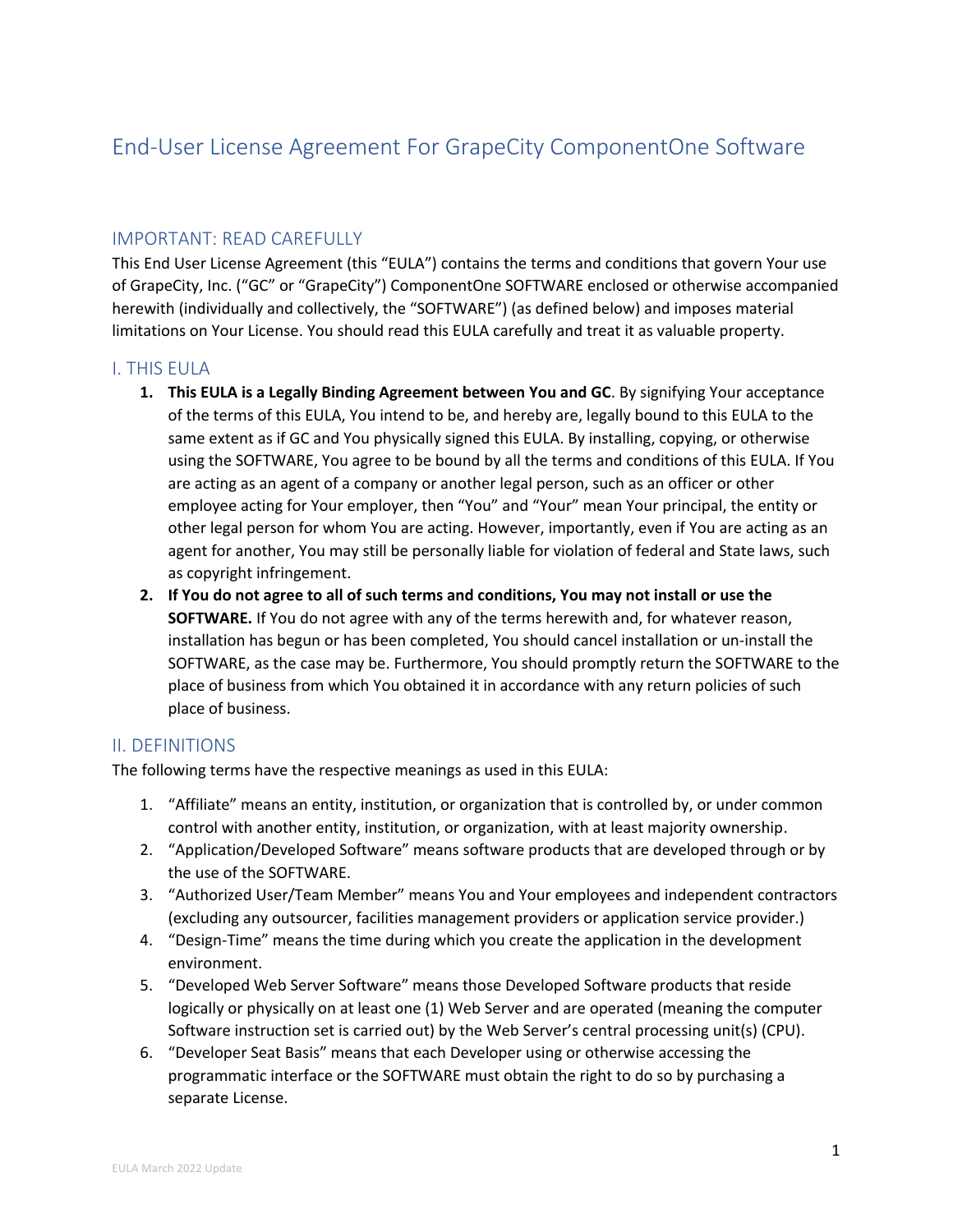- 7. "Developer" means a human being or any other automated device using the SOFTWARE in accordance with the terms and conditions of this EULA.
- 8. "Distribution Key" means the serial key assigned for the distribution of Your developed software.
- 9. "Documentation" means help files, samples, databases, and images; anything provided to You for use with or in conjunction with the SOFTWARE.
- 10. "Network Server Basis" means that you may perform a single install of the SOFTWARE for use in the development and deployment of a Web-based Application and/or Report Definition files on a single Network Server.
- 11. "Network Server" means a computer with one or more computer central processing units (CPU's) that operates for the purpose of serving other computers logically or physically connected to it, including, but not limited to, other computers connected to it on an internal network, intranet or the Internet.
- 12. "Object Code" set of instruction codes that is understood by a computer at the lowest hardware level.
- 13. "Online or Electronic Documentation" means data, data engines, images; updates and upgrades anything provided to You for use with or in conjunction with the SOFTWARE.
- 14. "Open Source Software" means open source components embedded in the SOFTWARE and provided under the associated license terms, including, but not limited to, the BSD license , MIT License, and Apache License, which can be found in the LICENSE.txt file provided with the SOFTWARE.
- 15. "Redistributable Files" means the SOFTWARE files or other portions of the SOFTWARE that are provided by GC and are identified as such in the Documentation for distribution by You with the Developed Software.
- 16. "Resellers and Distributors" means a GrapeCity authorized partner.
- 17. "Run-Time" means a time when You interact with the application the same way a user would. You can view code, but you cannot change it.
- 18. "Serial Key" means a set of unique characters associated with the activation of the SOFTWARE.
- 19. "Site" means the single physical location that corresponds to a single physical mailing address of the server, where Your developed software resides.
- 20. "SOFTWARE" shall include, to the extent provided by GC, (1) any data, image or executable files, databases, data engines, computer software, or similar items customarily used or distributed with computer software products; (2) any revisions, updates and/or upgrades thereto; (3) anything in any form whatsoever intended to be used with or in conjunction therewith; and 4) any associated media, documentation (including physical, electronic and online) and printed materials (the "Documentation").
- 21. "Source Code" shall mean computer Software code or programs in human readable format, such as a printed listing of a program written in a high-level computer language. The term "Source Code" includes, but is not limited to, documents and materials in support of the development of the SOFTWARE, such as flow charts, pseudo code and program notes.
- 22. "Team" shall mean the development group comprised of five (5) or less developers that are licensed to use the SOFTWARE pursuant to the terms of this EULA.
- 23. "UPDATE" means a revision to the SOFTWARE or improvement to the functionality of the SOFTWARE, and may contain new features or enhancement.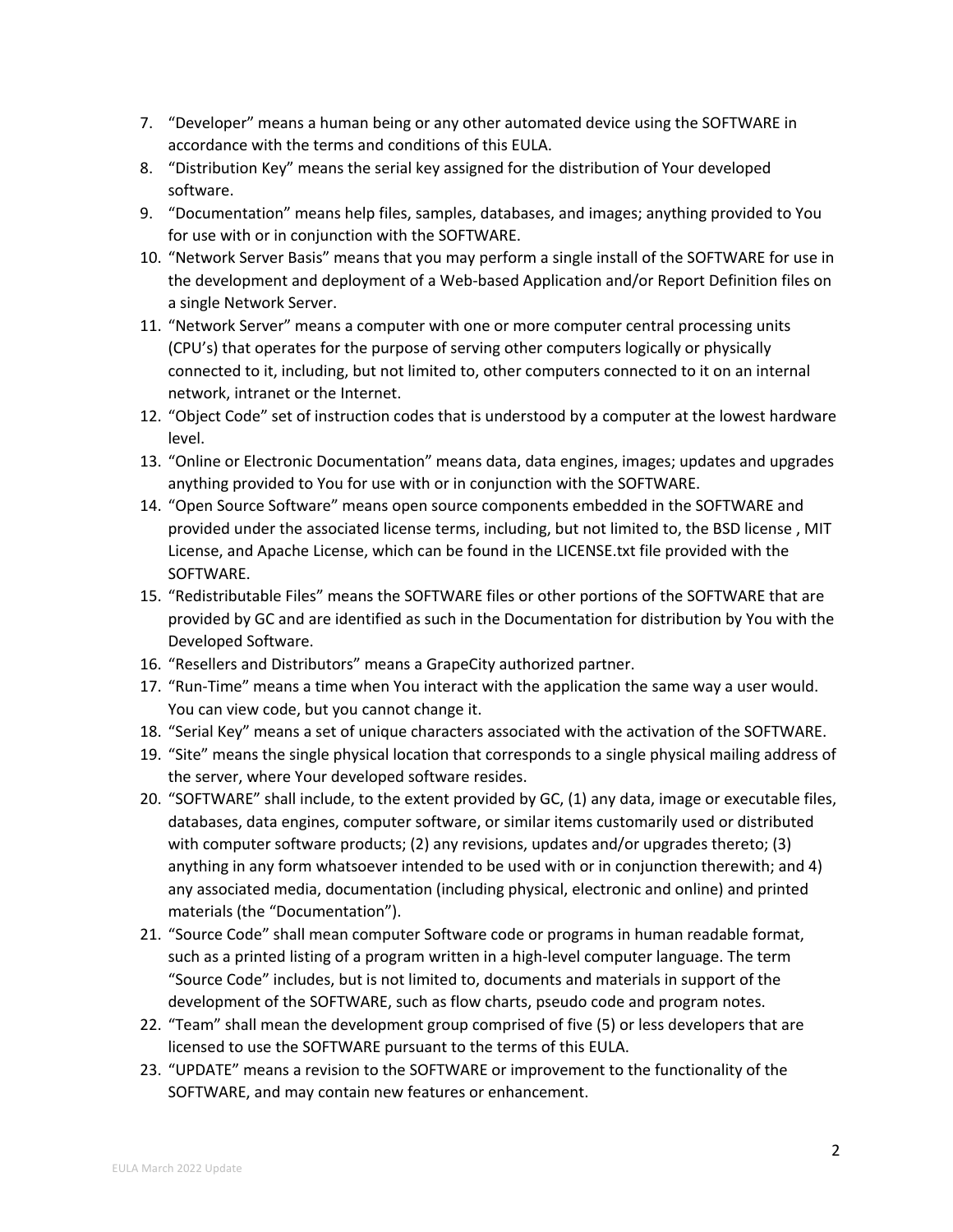- 24. "UPGRADE" means a subsequent version of the SOFTWARE that GC designates as a new release and makes commercially available.
- 25. "Web Server" means a type of Network Server that serves other computers which, are specifically connected to it through either an intranet or the Internet.

## III. GRANT OF LICENSE AND LIMITATIONS

The following section applies to all individual software product types and versions referenced herein.

- **1. General Grant.** Subject to the terms and conditions of this EULA, You are hereby granted a limited, royalty-free, non-exclusive right to install and use the SOFTWARE in a manner consistent with its documentation and the license purchased by You.
	- **a. Standard Developer License**. This section applies only to a Standard Developer License. Subject to the terms and conditions of this EULA, You are granted a royalty-free license to use the SOFTWARE on a Developer Seat Basis for a perpetual term.

**License to Develop**. Subject to the terms and conditions of this EULA, You are licensed to perform an installation of the SOFTWARE for an unlimited use in designing, testing and creating Developed Software by a single Developer on one or more computers, each with a single set of input devices, so long as (i) such computer/computers is/are used only by one (1) Developer at any given time and not concurrently and, (ii) the user is the Primary User to whom the license has been granted. If GC determines that the number of Developers using the SOFTWARE exceeds the number of Developer Licenses that You purchased, You shall immediately pay GC the applicable fees to add the additional seats.

**License to Distribute**. You are licensed to distribute Your Developed Software on a royalty-free basis at unlimited sites or deploy to the cloud, provided that the Developed Software incorporates the SOFTWARE as an integral part in a machine-language compiled format (customarily an ".exe", or ".dll", etc.).

The Developer License granted under this EULA may be limited to a specified number of days after You first install the SOFTWARE, unless You supply information required to activate Your licensed copy, as the case may be, within the time and the manner described during the SOFTWARE setup sequence and/or in the dialog boxes appearing during use of the SOFTWARE.

The following limitations to your Standard Developer License shall apply:

- i. You are not licensed to install or use the SOFTWARE on a computer that is a network server or a computer at which the SOFTWARE is used by more than one (1) Developer.
- ii. You are not licensed to add or transfer the SOFTWARE serial number to the computer where the Developed Software is installed.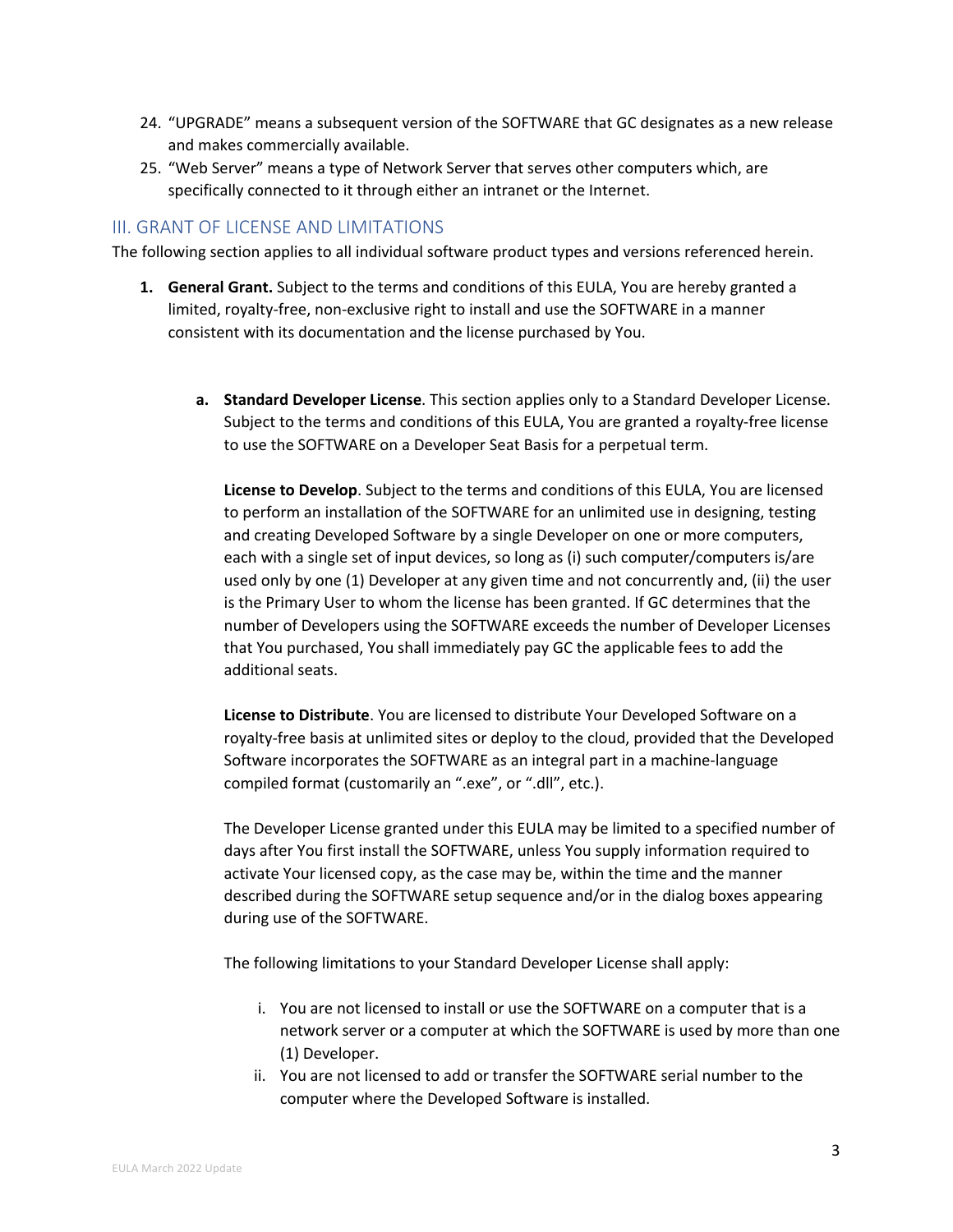- iii. You may not share the component parts of the SOFTWARE licensed to You with other Developers, nor may You allow the use and/or installation of such components by other Developers.
- iv. You are not licensed to network the SOFTWARE or any component part of it, where it is or may be used by more than one (1) Developer, unless You purchase an additional Developer License for each Developer.
- v. You must purchase an additional separate Developer License in order to add additional developer seats, whether the additional developers are accessing the SOFTWARE in a stand-alone environment or on a computer network.
- vi. Users of the Developed Software are not licensed to use the SOFTWARE or the Redistributable Files, directly or indirectly, for development purposes. In particular, if You create a control (or user control) using the SOFTWARE as a constituent control, You are not licensed to distribute the control You created with the SOFTWARE to users for development purposes.
- **b. Plugin Developer License.** This section applies only to a Plugin Developer License. Subject to the terms and conditions of this EULA, You are granted a royalty-free license to use the SOFTWARE on a Developer Seat Basis for a perpetual term.

**License to Develop.** Subject to the terms and conditions of this EULA, You are licensed to perform an installation of the SOFTWARE for an unlimited use in designing, testing and creating Developed Software by a single Developer on one or more computers, each with a single set of input devices, so long as (i) such computer/computers is/are used only by one (1) Developer at any given time and not concurrently and, (ii) the user is the Primary User to whom the license has been granted. If GC determines that the number of Developers using the SOFTWARE exceeds the number of Developer Licenses that You purchased, You shall immediately pay GC the applicable fees to add the additional seats.

Users of the Developed Software are licensed to use the SOFTWARE or the Redistributable Files, directly or indirectly, through a plugin or user control. In particular, if You create a control (or user control) using the SOFTWARE as a constituent control, You are licensed to distribute the control You created to users for development purposes so long as Your control abstracts the SOFTWARE and does not expose the original SOFTWARE API or intend to bypass the Developer License limitations described by this agreement.

**License to Distribute.** You are licensed to distribute Your Developed Software on a royalty-free basis at unlimited sites or deploy to the cloud, provided that the Developed Software incorporates the SOFTWARE as an integral part in a machine-language compiled format (customarily an ".exe", or ".dll", etc.).

The following limitations to your Plugin Developer License shall apply: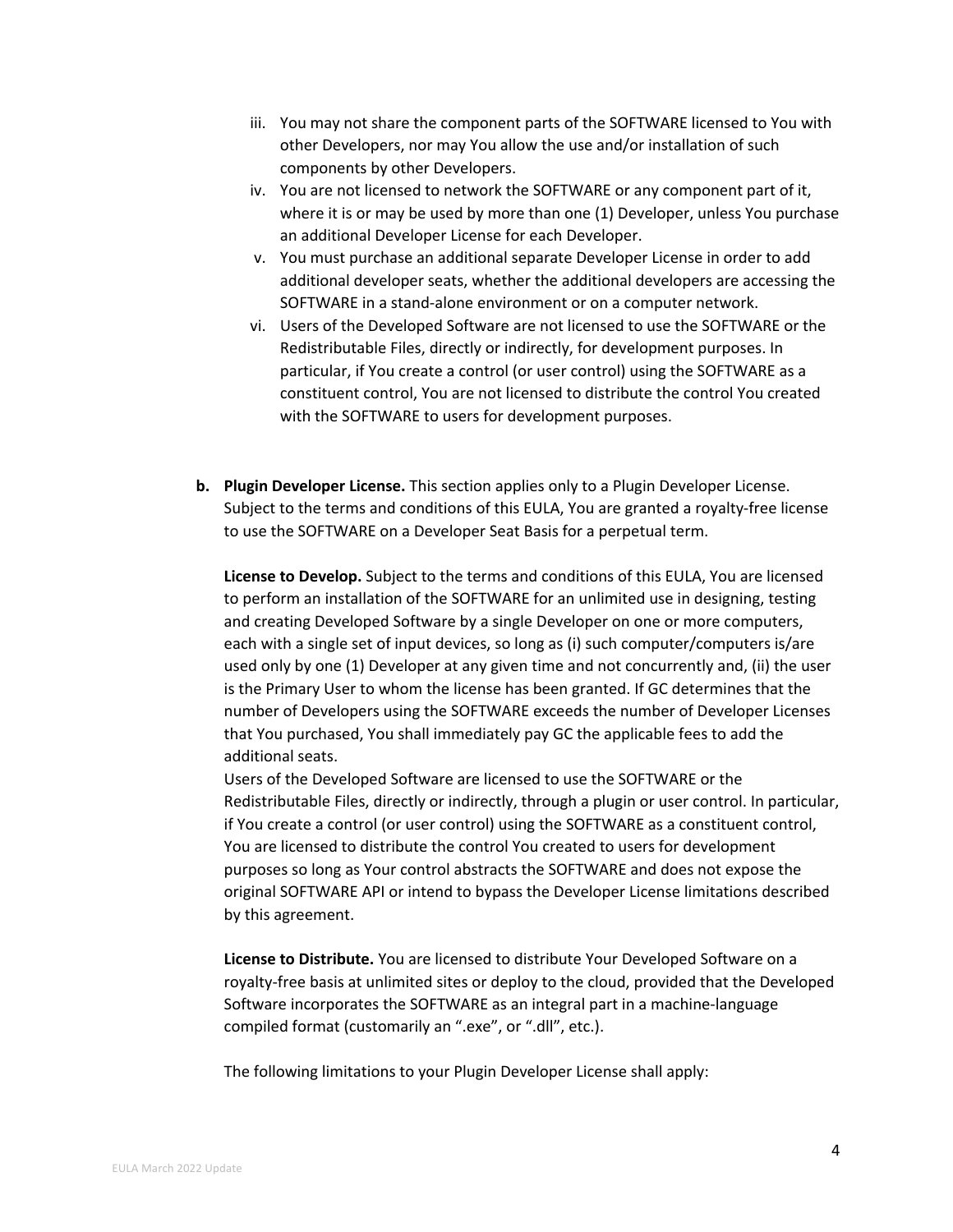- i. You are not licensed to install or use the SOFTWARE on a computer that is a network server or a computer at which the SOFTWARE is used by more than one (1) Developer.
- ii. You must purchase an additional separate Developer Licenses in order to add additional developer seats, whether the additional developers are accessing the SOFTWARE directly in a stand-alone environment or on a computer network.
- iii. You are not licensed to resell a plugin or control that exposes the original SOFTWARE API or for development purposes.
- **c. Source Code Reference License.** This section applies only to a Source Code Reference License. Subject to the terms and conditions of this EULA, if You separately acquire a Source Code Reference License, You are licensed to use the Source Code.

You are hereby granted a license to use the Source Code solely for educational purposes and as supplementary documentation, so as to enable You to understand the operation of the SOFTWARE at a Source Code level. The Source Code is not routinely delivered with all versions of the SOFTWARE and software product types, and in such case a Source Code License must be purchased separately.

The following limitations to your Source Reference Code License shall apply:

- i. You expressly do not have, and are not granted the right to use the Source Code to create any derivative works or to modify the SOFTWARE or its Source Code in any way.
- ii. Under no circumstances may the Source Code or any portion thereof be distributed, disclosed or otherwise made available to any third party outside of Your organization.
- iii. GC shall retain all right, title and interest in and to the licensed Source Code, and all GC updates, modifications or enhancements thereof. Nothing herein shall be deemed to transfer any ownership or title rights in and to the licensed Source Code from GC to You.
- iv. THE SOURCE CODE IS PROVIDED TO YOU AS IS. GC DOES NOT AND SHALL NOT PROVIDE YOU WITH ANY TECHNICAL SUPPORT, OR ANY AUTOMATIC UPDATES OR UPGRADES FOR YOUR SOURCE CODE LICENSE.

**Confidentiality**. You acknowledge and agree that the Source Code is confidential property of GC and that it contains valuable and proprietary trade secrets of GC. You agree to make any and all commercially reasonable efforts to protect the confidentiality of the Source Code; and that such Source Code will only be disclosed to those within Your organization with a clear and definitive need to know, and that such individuals will be bound by terms of confidentiality that are no less in scope than those applicable to Your own confidential materials. By disclosing the Source Code to an individual within Your organization, You assume any and all civil, financial and/or criminal responsibilities for all uses, or misuses of Source Code by any such employee, officer, representative, contractor or other third party.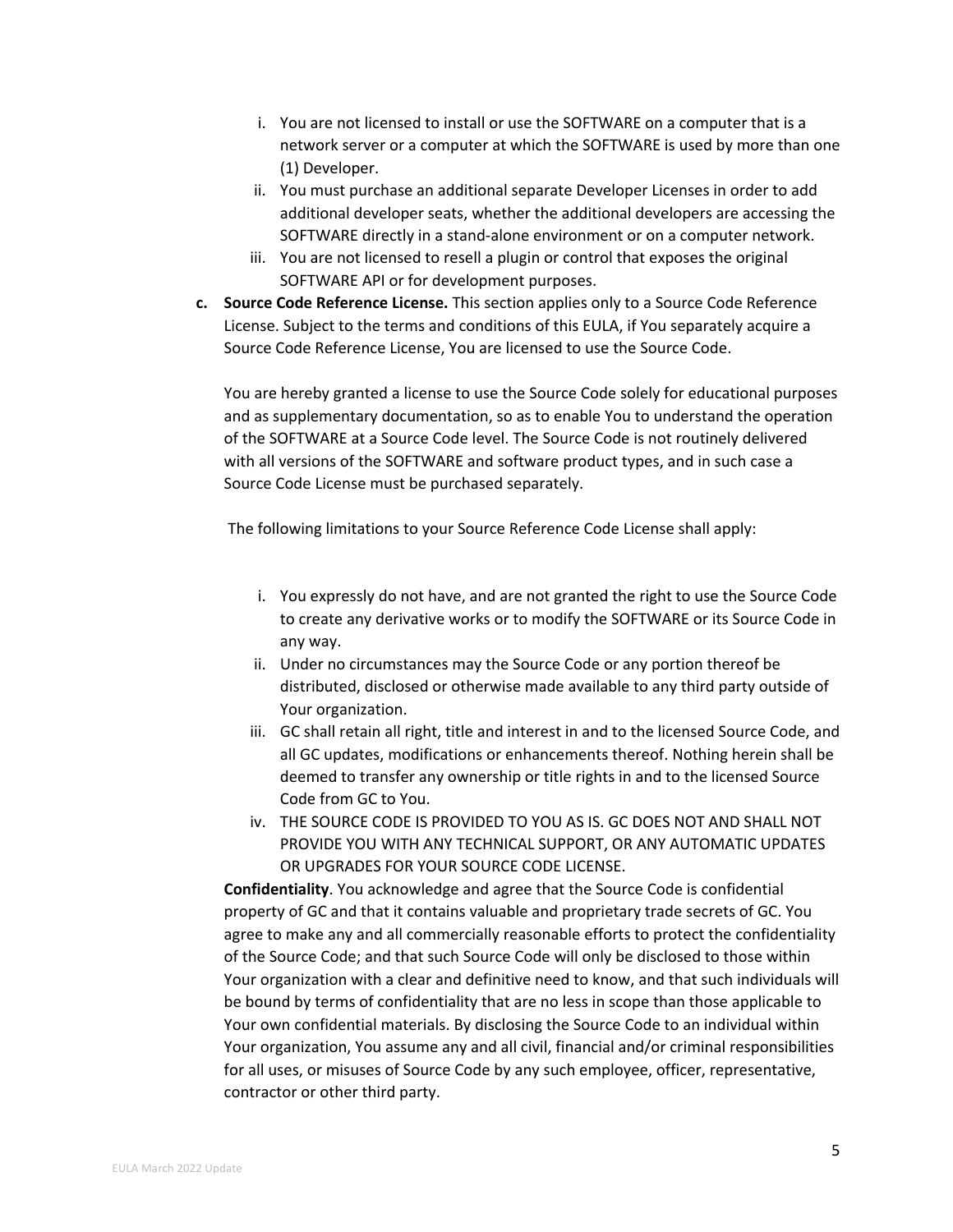**d. Source Code Modification License.** This section applies only to a Source Code Modification License. Subject to the terms and conditions of this EULA, if You separately acquire a Source Code Modification License, You are licensed to use the Source Code.

You are hereby granted a license to use the Source Code with right to create any derivative works and/or modify the SOFTWARE or its Source Code. The Source Code is not routinely delivered with all versions of the SOFTWARE and software product types, and in such case a Source Code License must be purchased separately.

The following limitations to your Source Code Modification License shall apply:

- i. You expressly do not have, and are not granted the right to repackage or resell competing components using the Source Code.
- ii. Under no circumstances may the Source Code or any portion thereof be distributed, disclosed or otherwise made available to any third party outside of Your organization.
- iii. GC shall retain all right, title and interest in and to the Source Code, and all GC updates, modifications or enhancements thereof. Nothing herein shall be deemed to transfer any ownership or title rights in and to the licensed Source Code from GC to You.
- iv. THE SOURCE CODE IS PROVIDED TO YOU AS IS. GC DOES NOT AND SHALL NOT PROVIDE YOU WITH ANY TECHNICAL SUPPORT, OR ANY AUTOMATIC UPDATES OR UPGRADES FOR YOUR SOURCE CODE LICENSE.

**Confidentiality**. You acknowledge and agree that the Source Code is confidential property of GC and that it contains valuable and proprietary trade secrets of GC. You agree to make any and all commercially reasonable efforts to protect the confidentiality of the Source Code; and that such Source Code will only be disclosed to those within Your organization with a clear and definitive need to know, and that such individuals will be bound by terms of confidentiality that are no less in scope than those applicable to Your own confidential materials. By disclosing the Source Code to an individual within Your organization, You assume any and all civil, financial and/or criminal responsibilities for all uses, or misuses of Source Code by any such employee, officer, representative, contractor or other third party.

- **2. LICENSE PROHIBITED USE**. Subject to the terms and conditions of this EULA, You are hereby expressly prohibited from the use of the SOFTWARE in the following manner:
	- **i.** You may not distribute, bundle, wrap or subclass the SOFTWARE as Developed Software which, when used in a "design-time" development environment, exposes the programmatic interface of the SOFTWARE.
	- **ii.** In all cases, (a) You may not use GC's name, logo, or trademarks to market Your Developed Software without the express written consent of GC; (b) You agree to indemnify, hold harmless, and defend GC, its suppliers and resellers, from and against any claims or lawsuits, including attorney's fees that may arise from the use or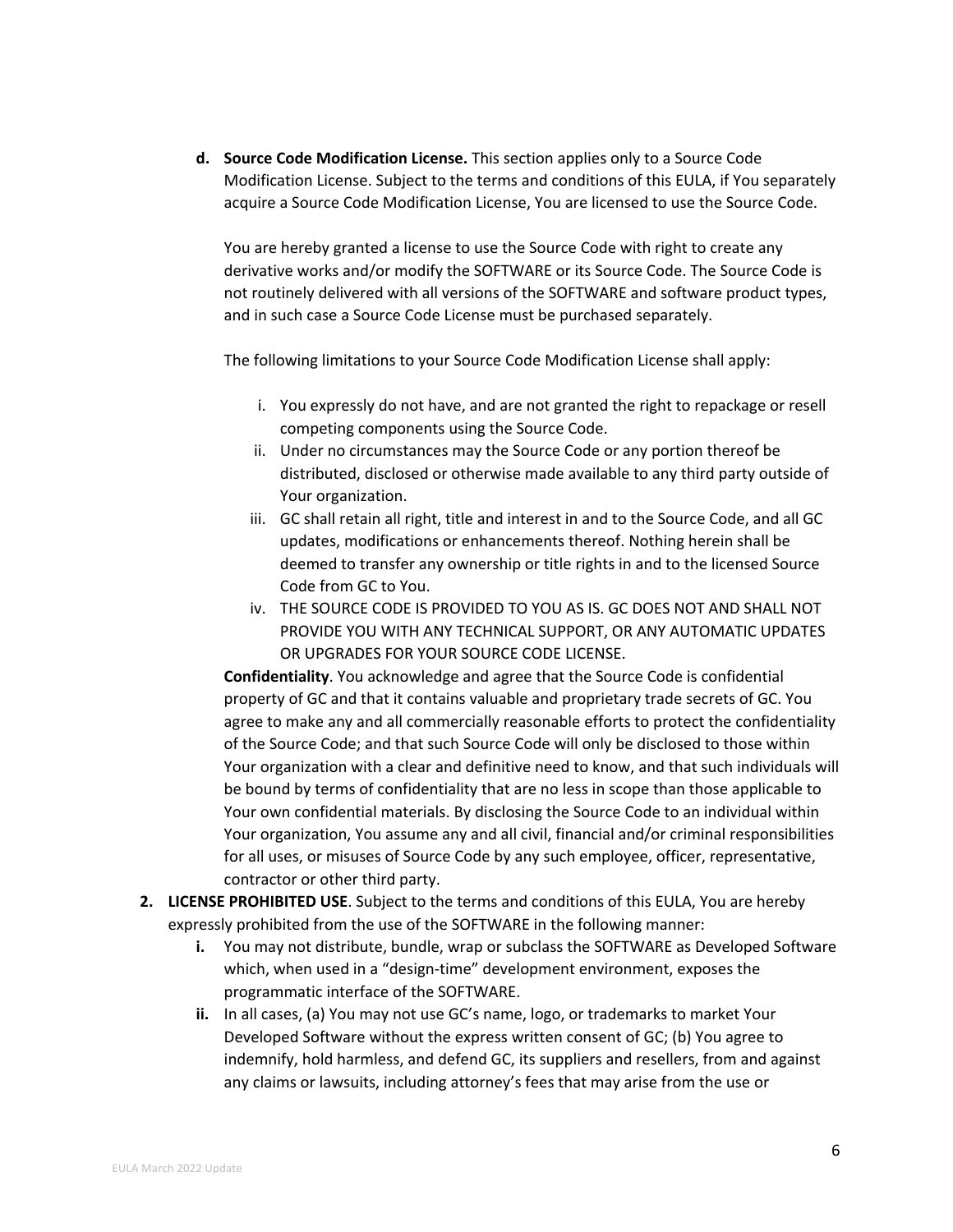distribution of Your Developed Software; (c) You may use the SOFTWARE only to create Developed Software that is significantly different than the SOFTWARE.

- **iii.** GrapeCity might require proof of compliance regarding your use of the SOFTWARE with the terms of this EULA.
- 3. **Specific Product Limitations**. Notwithstanding anything in this EULA to the contrary, if Your License is for the use of the following software products the below conditions shall apply:
	- **i. VSView Reporting Edition (ActiveX)***.* VSView Reporting Edition includes at least one (1) executable file listed as "VSRptX.exe" (where X indicates the version number i.e.7, 8, etc.), known as "Designer." The file "VSRptX.exe", or any upgrade or future versions of the Designer, are subject to the restrictions set forth in this EULA and may not be distributed with Your Developed Software or in any other way.
	- **ii. Wijmo.** Subject to the terms and conditions of the Wijmo EULA. See (https://www.grapecity.com/wijmo/licensing).
- **4. Evaluation and/or Trial License.** If you are using an "evaluation or trial license" or similar version, specifically designated as such by GC on its website or otherwise, then the Licenses are limited as follows:
	- **i.** You are licensed to use the SOFTWARE for a period of thirty (30) days counted from the day of installation **("Evaluation Period")**.
	- **ii.** Upon completion of the Evaluation Period, You shall either i) delete the SOFTWARE from the computer containing the installation, or You may ii) obtain a paid license of the SOFTWARE from GC or any of its resellers or distributors; and;
	- **iii.** Any Software developed with the Evaluation License may not be distributed or used for any commercial purpose.
- **5. SERIAL KEY**. Notwithstanding anything in this EULA to the contrary, along with Your license, You will be issued a unique serial number (the "Serial Key") for the activation of the SOFTWARE.

The Serial Number is subject to the restrictions set forth in this EULA and may not be disclosed or distributed either with Your Developed Software or in any other way. The disclosure or distribution of the Serial Number constitutes a breach of this EULA, the effect of which shall be the immediate termination and revocation of all the rights granted herein.

**6. PRODUCT ACTIVATION**. Product activation is based on the exchange of information between Your computer and GC. None of this information contains personally identifiable information nor can they be used to identify any personal information about You or any information You store in Your computer.

You may need to activate the Licensed SOFTWARE through the use of the Internet, email or telephone; toll charges may apply. You may need to re-activate the Licensed SOFTWARE if You modify Your computer hardware or if You have installed it on a different computer; in some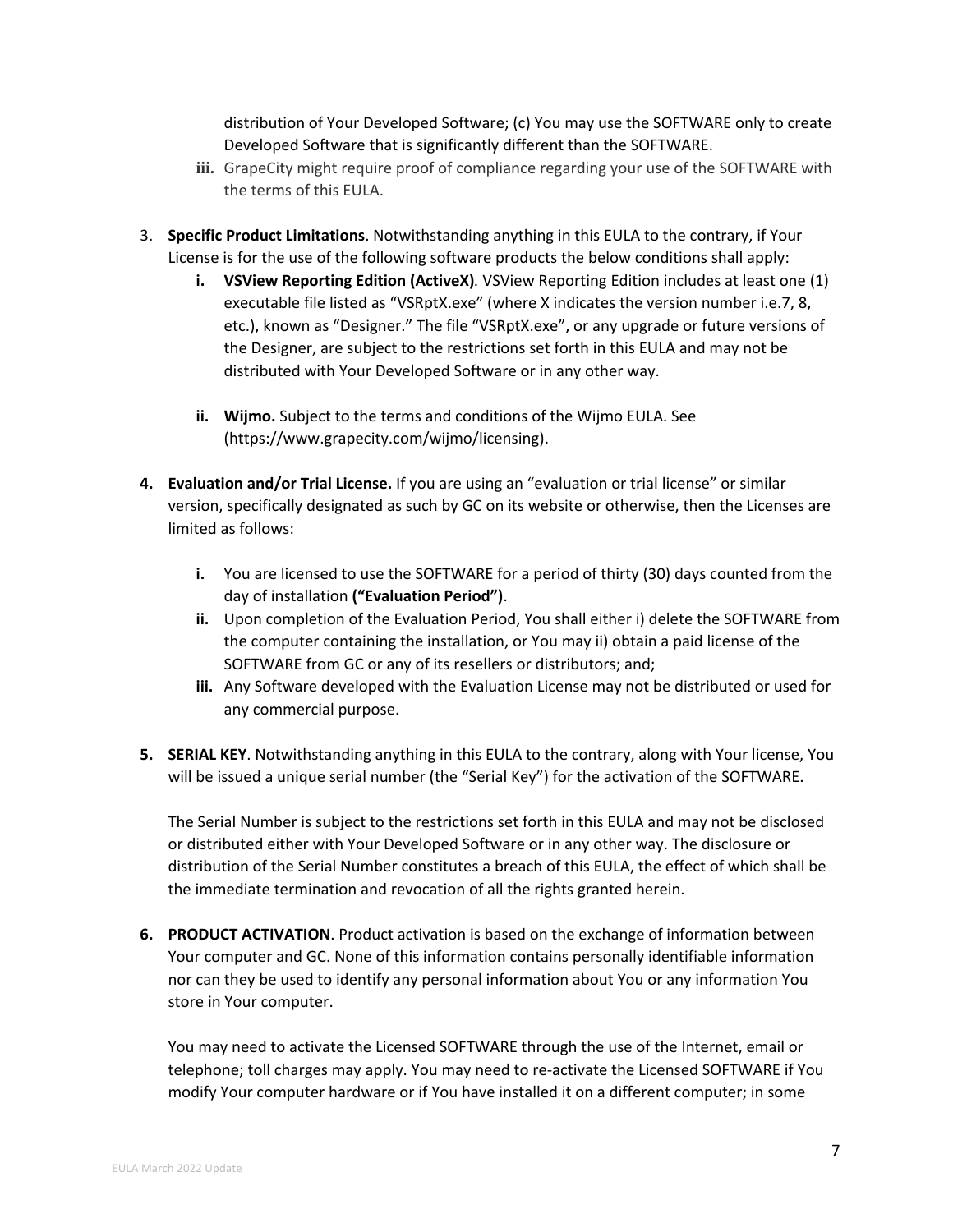cases, the number of activations allowed may be limited and You will have to contact GC for clearance.

**YOU ACKNOWLEDGE AND UNDERSTAND THAT THERE ARE TECHNOLOGICAL MEASURES IN THE SOFTWARE THAT ARE DESIGNED TO ENSURE YOU DO NOT EXCEED YOUR LIMITED NUMBER OF ACTIVATIONS AND/OR INSTALLATIONS AUTHORIZED FOR YOUR PAID LICENSE IN EFFORT TO PREVENT UNLICENSED OR ILLEGAL USE OF THE SOFTWARE. NONE OF THIS INFORMATION CONTAINS PERSONALLY IDENTIFIABLE INFORMATION NOR CAN IT BE USED TO IDENTIFY ANY PERSONAL INFORMATION ABOUT YOU OR ANY INFORMATION YOU STORE IN YOUR COMPUTER. YOU AGREE THAT GC MAY USE SUCH MEASURES AND YOU AGREE TO FOLLOW ANY REQUIREMENTS REGARDING SUCH TECHNOLOGICAL MEASURES. YOU ACKNOWLEDGE AND AGREE THAT THE SOFTWARE WILL CEASE TO FUNCTION UNLESS AND UNTIL YOU ACTIVATE THE APPLICABLE SOFTWARE SERIAL NUMBER.**

**7. ENCRYPTION**. To protect our customer's privacy, our product integrity and our digital rights, the SOFTWARE uses various encryption techniques in our products and services. These techniques may include protocols such as, but not limited to, SSH, SSL, TLS, and HTTPS as well Microsoft Strong Naming and Authenticode signatures of our products. Additionally, standard and proprietary encryption algorithms may be used for licensing and to aid the preservation of our digital rights.

While the SOFTWARE may present, store and/or transmit data when used in applications, these products do not provide encryption algorithms for storage or transmission of such application data.

# IV. FEES

You agree to pay all fees required to obtain a License to use the SOFTWARE. Unless otherwise agreed in writing, You shall promptly pay all fees required for Your License. GC reserves the right to terminate this EULA and Your License, upon Your failure to pay all fees required. If additional licenses are required for the use of the SOFTWARE, You agree to pay the additional fees required.

# V. RETURN POLICY

The return option to GC is only available to the original purchaser of the unused SOFTWARE. To return the SOFTWARE directly to GC, You must first request to return the SOFTWARE within thirty (30) days from the date of purchase. Secondly, you must receive a Return Authorization Number from GC and return to GC the SOFTWARE purchased.

To return the SOFTWARE to your reseller/or distributor, You must comply with the return policies of Your supplier as You agreed at the point of purchase. If the place of business from which You purchased the SOFTWARE does not honor a full refund for a period of thirty (30) days from the date of purchase, You may then return the SOFTWARE directly to GC for a refund provided that such return is authorized within the same thirty (30) day time period.

All source code sales are final. Due to the nature of Source Code sales GrapeCity return policies do not apply.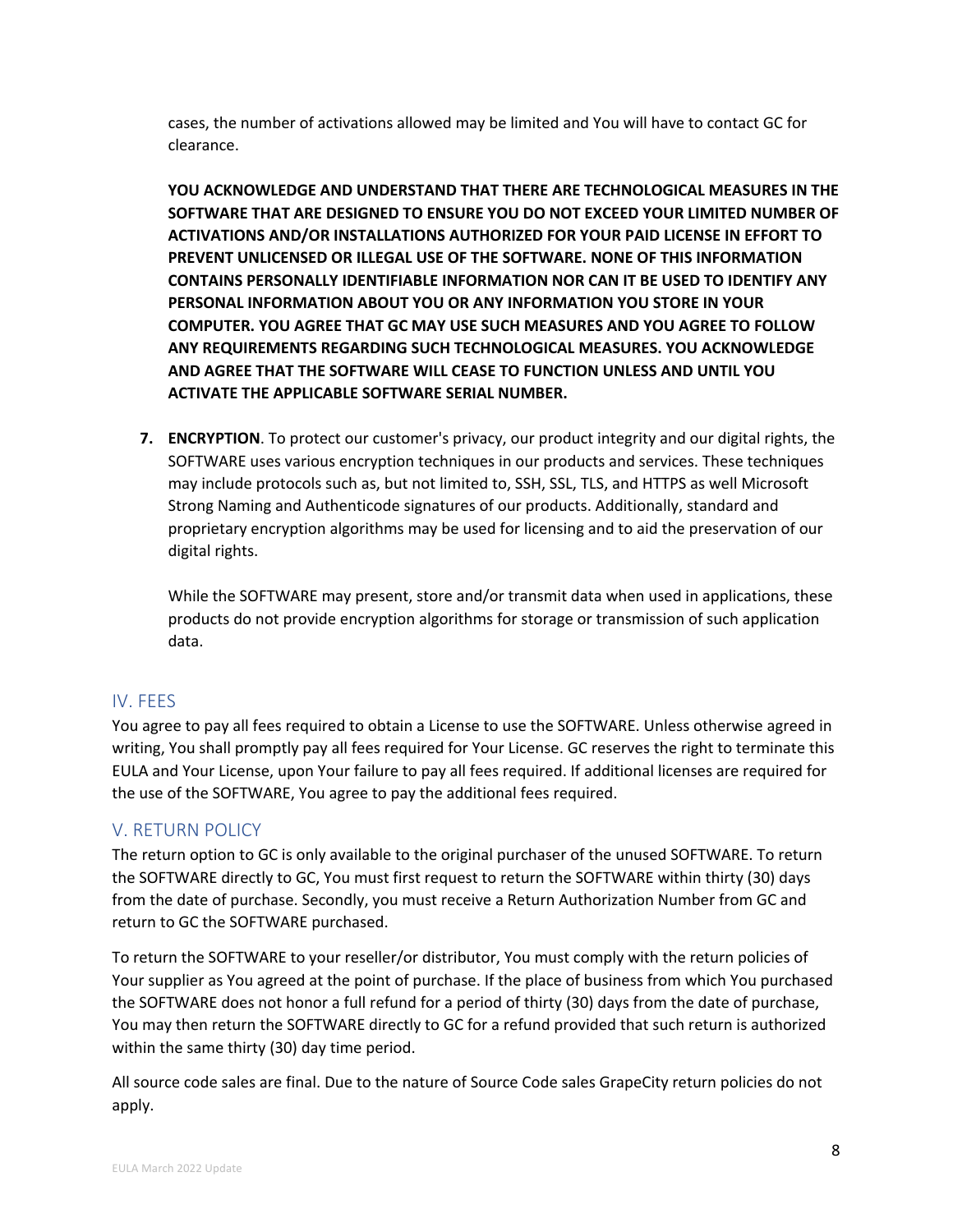# VI. INTELLECTUAL PROPERTY

- **1. Copyright**. You agree that all right, title, and interest in and to the SOFTWARE (including, but not limited to, any images, photographs, animations, video, audio, music, text, and "applets" incorporated into the SOFTWARE), and any copies of the SOFTWARE, and any copyrights and other intellectual properties therein or related thereto are owned exclusively by GC, except to the limited extent that GC may be the rightful license holder of certain third-party technologies incorporated into the SOFTWARE. The SOFTWARE is protected by copyright laws and international treaty provisions. The SOFTWARE is licensed to You, not sold to You. GC reserves all rights not otherwise expressly and specifically granted to You in this EULA.
- **2. Backups**. You may make a copy of the SOFTWARE solely for backup or archival purposes. Notwithstanding the foregoing, You may not copy the printed Documentation.
- **3. General Limitations**. You may not reverse engineer, decompile, or disassemble the SOFTWARE or any of its constituents, except and only to the extent that applicable law expressly permits such activity notwithstanding this limitation.
- **4. SOFTWARE Transfers.** You may not rent or lease the SOFTWARE. You may permanently transfer all of Your rights under the EULA, provided that You retain no copies, that You transfer all the SOFTWARE (including all component parts, the media and printed materials, any updates, upgrades, this EULA and, if applicable, the Certificate of Authenticity), and that the transferee agrees to be bound by the terms of this EULA. If the SOFTWARE is an update or upgrade, any transfer must include all prior versions of the SOFTWARE.

## VII. EXPORT RESTRICTIONS

You acknowledge that the SOFTWARE is of U.S. origin. You acknowledge that the license and distribution of the SOFTWARE is subject to the export control laws and regulations of the United States of America, and any amendments thereof, which restrict exports and re-exports of SOFTWARE, technical data, and direct products of technical data, including services and Developed Software. You agree that You will not export or re-export the SOFTWARE or any Developed Software, or any information, documentation and/or printed materials related thereto, directly or indirectly, without first obtaining permission to do so as required from the United States of America Department of Commerce's Bureau of Industry and Security ("BIS"), or other appropriate governmental agencies, to any countries, end-users, or for any end-uses that are restricted by U.S. export laws and regulations, and any amendments thereof, which include, but are not limited to: Restricted Countries, Restricted End-Users, and Restricted End-Uses.

These restrictions change from time to time. You represent and warrant that neither the BIS nor any other United States federal agency has suspended, revoked or denied Your export privileges. GC acknowledges that it shall use reasonable efforts to supply You with all reasonably necessary information regarding the SOFTWARE and its business to enable You to fully comply with the provisions of this Section. If You have any questions regarding Your obligations under United States of America export regulations, You should contact the Bureau of Industry and Security, United States Department of Commerce, Exporter Counseling Division, Washington DC. U.S.A. (202) 482- 4811,http://www.bis.doc.gov.

**U.S. Government Restricted Rights.** The SOFTWARE and documentation are provided with RESTRICTED RIGHTS.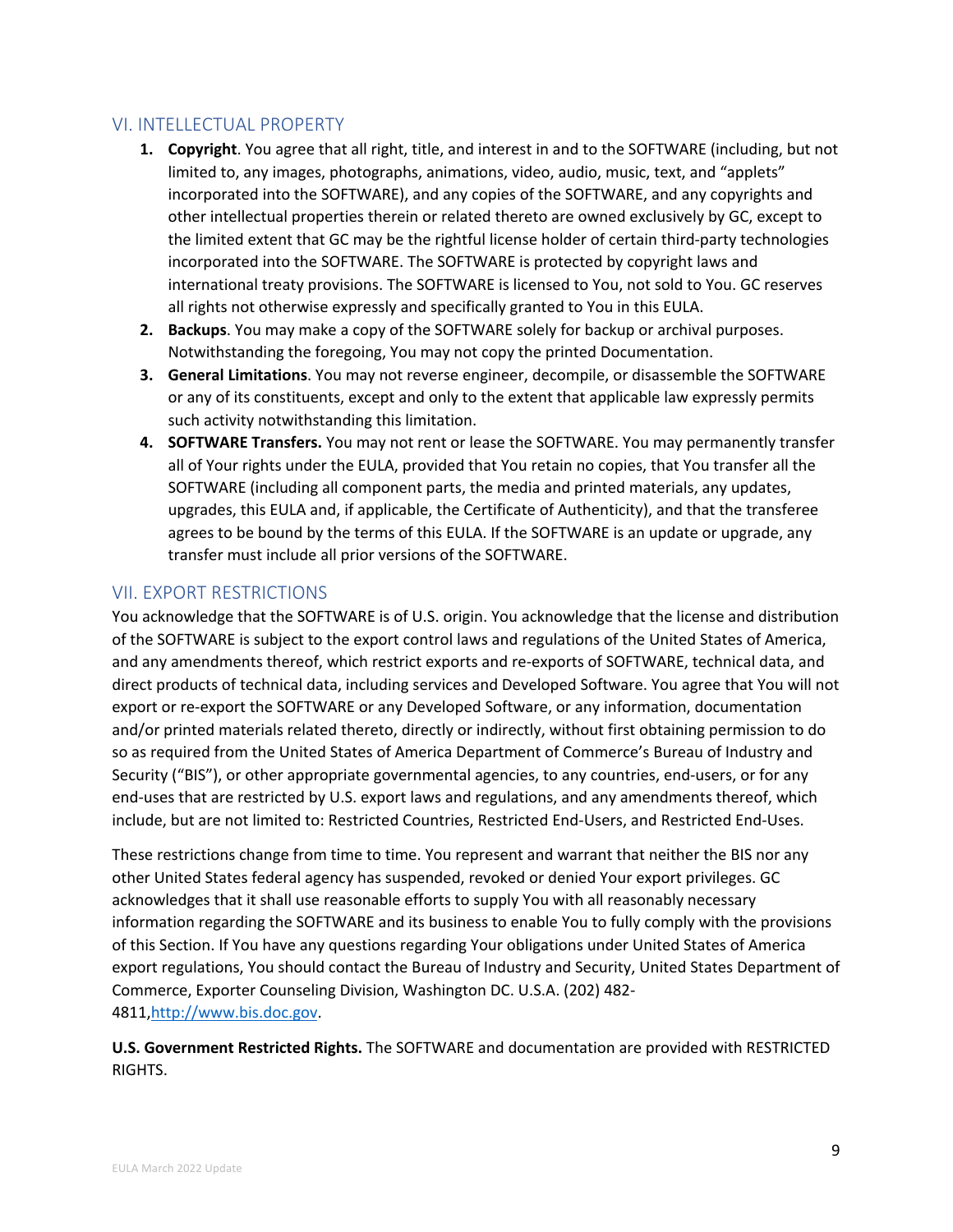You will comply with any requirements of the Government to obtain such RESTRICTED RIGHTS protection, including without limitation, the placement of any restrictive legends on the SOFTWARE, and any license agreement used in connection with the distribution of the SOFTWARE. Manufacturer is GrapeCity, Inc., 211 North Whitfield Street, Seventh Floor, Pittsburgh, PA 15206 USA. For solicitations issued by the Government on or after December 1, 1995 and the Department of Defense on or after September 29, 1995, the only rights provided in the SOFTWARE and documentation provided herein shall be those contained in this EULA. Under no circumstances shall GC be obligated to comply with any Governmental requirements regarding the submission of or the request for exemption from submission of cost or pricing data or cost accounting requirements. For any distribution of the SOFTWARE that would require compliance by GC with the Government's requirements relating to cost or pricing data or cost accounting requirements, You must obtain an appropriate waiver or exemption from such requirements for the benefit of GC from the appropriate Government authority before the distribution and/or license of the SOFTWARE to the Government.

#### VIII. WARRANTIES AND REMEDIES

**1. Limited Warranty.** GC warrants that: (i) it has the full power to enter into this Agreement and grant the license rights set forth herein; (ii) it has not granted and will not grant any rights in the SOFTWARE to any third party which grant is inconsistent with the rights granted to You in this Agreement; and (iii) the SOFTWARE does not and will not infringe any trade secret, copyright, trademark or other proprietary right held by any third party and does not infringe any patent held by any third party. EXCEPT AS OTHERWISE PROVIDED IN THE PRECEDING SENTENCE, AND TO THE MAXIMUM EXTENT PERMITTED BY APPLICABLE LAW, GC EXPRESSLY DISCLAIMS ANY WARRANTY FOR THE SOFTWARE, DOCUMENTATION AND ANYTHING ELSE PROVIDED BY GC HEREBY AND GC PROVIDES THE SAME IN "AS IS" CONDITION WITHOUT WARRANTY OF ANY KIND, EITHER EXPRESS OR IMPLIED, INCLUDING, WITHOUT LIMITATION, THE IMPLIED WARRANTIES OF MERCHANTABILITY OR FITNESS FOR A PARTICULAR PURPOSE. THE ENTIRE RISK ARISING OUT OF USE OR PERFORMANCE OF THE SOFTWARE AND DOCUMENTATION REMAINS WITH YOU. THIS LIMITED WARRANTY GIVES YOU SPECIFIC LEGAL RIGHTS. YOU MAY HAVE OTHERS WHICH VARY FROM STATE TO STATE.

GC HEREBY REPRESENTS THAT THE SOFTWARE LICENSED HEREWITH IS ONLY INTENDED TO RUN AND OPERATE IN ACCORDANCE WITH ITS DOCUMENTATION. MOREOVER, GC REPRESENTS THAT THE VISUAL BASIC SOFTWARE COMPONENTS ARE INTENDED TO RUN AND OPERATE IN THE MICROSOFT VISUAL STUDIO DEVELOPMENT ENVIRONMENT, WHICH IS THE DEVELOPMENT ENVIRONMENT FOR WHICH GC PROVIDES TECHNICAL SUPPORT. NOTWITHSTANDING THE FOREGOING, WHILE THE SOFTWARE MAY RUN AND OPERATE CONSISTENTLY WITH ITS DOCUMENTATION IN OTHER CONTAINERS OR DEVELOPMENT ENVIRONMENTS, WHETHER AS A STAND-ALONE SOFTWARE LIBRARY OR AS A NESTED CONSTITUENT OF A CONTROL OR APPLICATION, GC EXPRESSLY MAKES NO SUCH REPRESENTATION. DEVELOPMENT ENVIRONMENTS, APPLICATIONS AND/OR CONTAINERS OTHER THAN MICROSOFT VISUAL STUDIO ARE DEEMED TO BE NON-STANDARD CONTAINERS FOR WHICH DIFFERENT LICENSING TERMS MAY APPLY. SUCH LICENSING TERMS ARE NOT INCLUDED IN THIS EULA AND MAY BE OBTAINED BY CONTACTING GC DIRECTLY. THIS LIMITED WARRANTY SHALL BE VOID AND NULL IF FAILURE OF THE SOFTWARE TO PERFORM SUBSTANTIALLY AS DESCRIBED IN ITS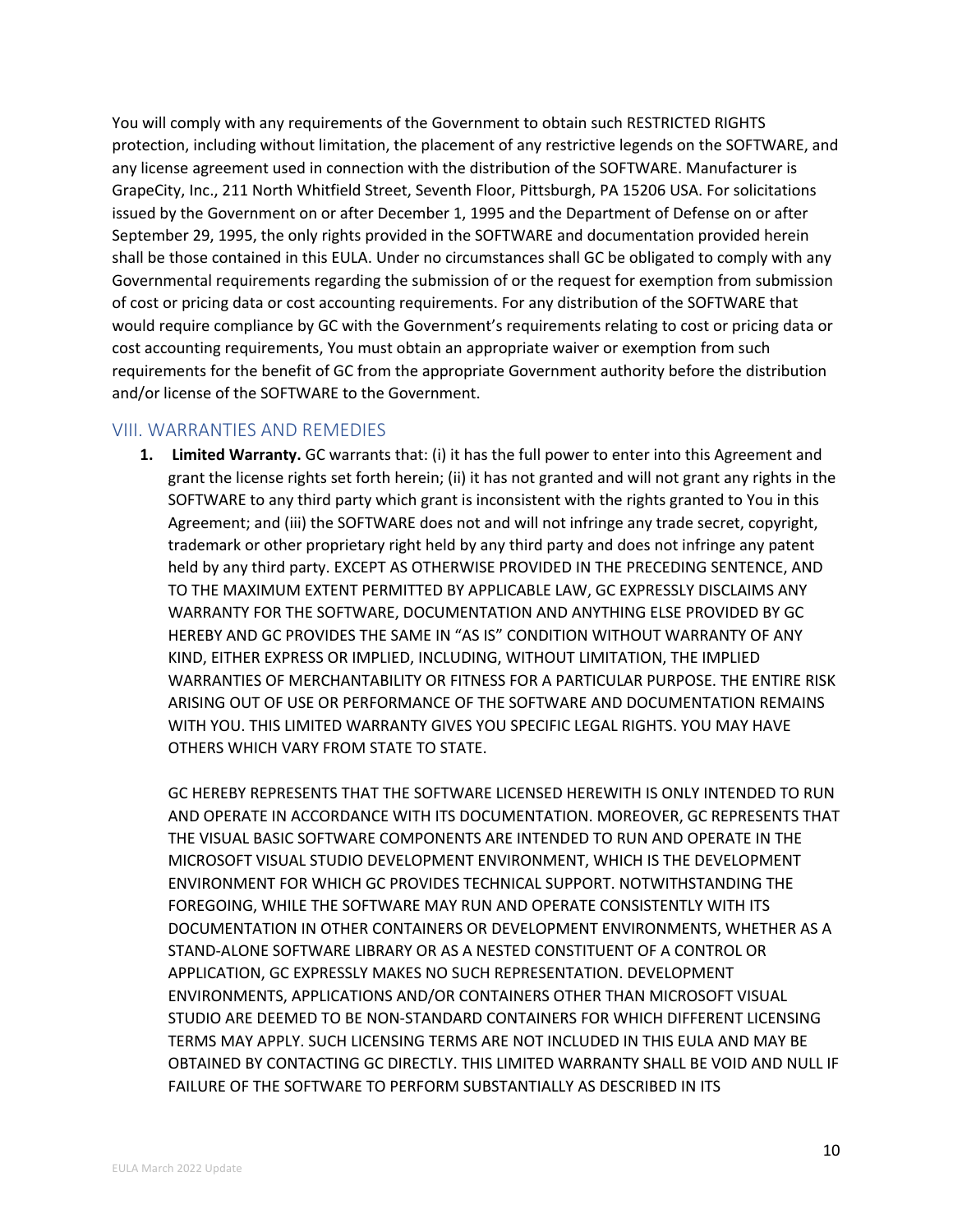DOCUMENTATION HAS RESULTED FROM AN ACCIDENT, OR THE ABUSE OR MISAPPLCATION OF THE SOFTWARE.

**2. Limited Remedy.** GC PPROVIDES NO REMEDIES OR WARRANTIES APPLICATION CODE, REDISTRIBUTABLE FILES, TRIAL VERSION AND THE NOT FOR RESALE VERSION OF THE SOFTWARE. ANY SAMPLE APPLICATION CODE, TRIAL VERSION AND THE NOT FOR RESALE VERSION OF THE SOFTWARE ARE PROVIDED "AS IS".

GC's entire liability and Your exclusive remedy under this EULA shall be, at GC's sole option, either (a) return of the price paid for the SOFTWARE; (b) repair the SOFTWARE through updates distributed online or otherwise in GC's discretion; or (c) replace the SOFTWARE with SOFTWARE that substantially performs as described in the SOFTWARE documentation, provided that You return the SOFTWARE in the same manner as provided in Section I.2 for return of the SOFTWARE for non-acceptance of this EULA. Any media for any repaired or replacement SOFTWARE will be warranted for the remainder of the original warranty period or thirty (30) days, whichever is longer. THESE REMEDIES ARE NOT AVAILABLE OUTSIDE OF THE UNITED STATES OF AMERICA. TO THE MAXIMUM EXTENT PERMITTED BY APPLICABLE LAW, IN NO EVENT SHALL GC BE LIABLE FOR ANY DAMAGES WHATSOEVER (INCLUDING, WITHOUT LIMITATION, DAMAGES FOR LOSS OF BUSINESS PROFIT, BUSINESS INTERRUPTION, LOSS OF BUSINESS INFORMATION, OR ANY OTHER PECUNIARY LOSS) ARISING OUT OF THE USE OR INABILITY TO USE THE SOFTWARE, EVEN IF GC HAS BEEN ADVISED OF THE POSSIBILITY OF SUCH DAMAGES. BECAUSE SOME STATES/JURISDICTIONS DO NOT ALLOW THE EXCLUSION OR LIMITATION OF LIABILITY FOR CONSEQUENTIAL OR INCIDENTAL DAMAGES IN CERTAIN CASES, THE ABOVE LIMITATION MAY NOT APPLY TO YOU.

#### IX. MISCELLANEOUS

- **1. ENTIRE AGREEMENT**. This EULA (including any addendum to this EULA included with the SOFTWARE) is the final, complete and exclusive statement of the entire agreement between You and GC relating to the SOFTWARE. This EULA supersedes any prior and contemporaneous proposals, purchase orders, advertisements, and all other communications in relation to the subject matter of this EULA, whether oral or written. No terms or conditions, other than those contained herein, and no other understanding or agreement which in any way modifies these terms and conditions, shall be binding upon the parties unless entered into in writing executed between the parties, or by other non-oral manner of agreement whereby the parties objectively and definitively act in a manner to be bound (such as by continuing with an installation of the SOFTWARE, etc.). Employees, agents and other representatives of GC are not permitted to orally modify this EULA.
- **2. Open Source Software.** The Software product may include certain open source components that are subject to open source licenses ("Open Source Software"), in which case, the embedded Open Source Software is owned by a third party. The Open Source Software is not subject to the terms and conditions of this EULA. Instead, each item of Open Source Software is licensed under its applicable license terms which accompanies such Open Source Software. Nothing in this EULA limits your rights under, nor grants you rights that supersede, the terms and conditions of any applicable license terms for the Open Source Software. Any fees charged by GC in connection with the SOFTWARE, do not apply to the Open Source Software for which fees may not be charged under the applicable license terms. The terms and conditions of the applicable